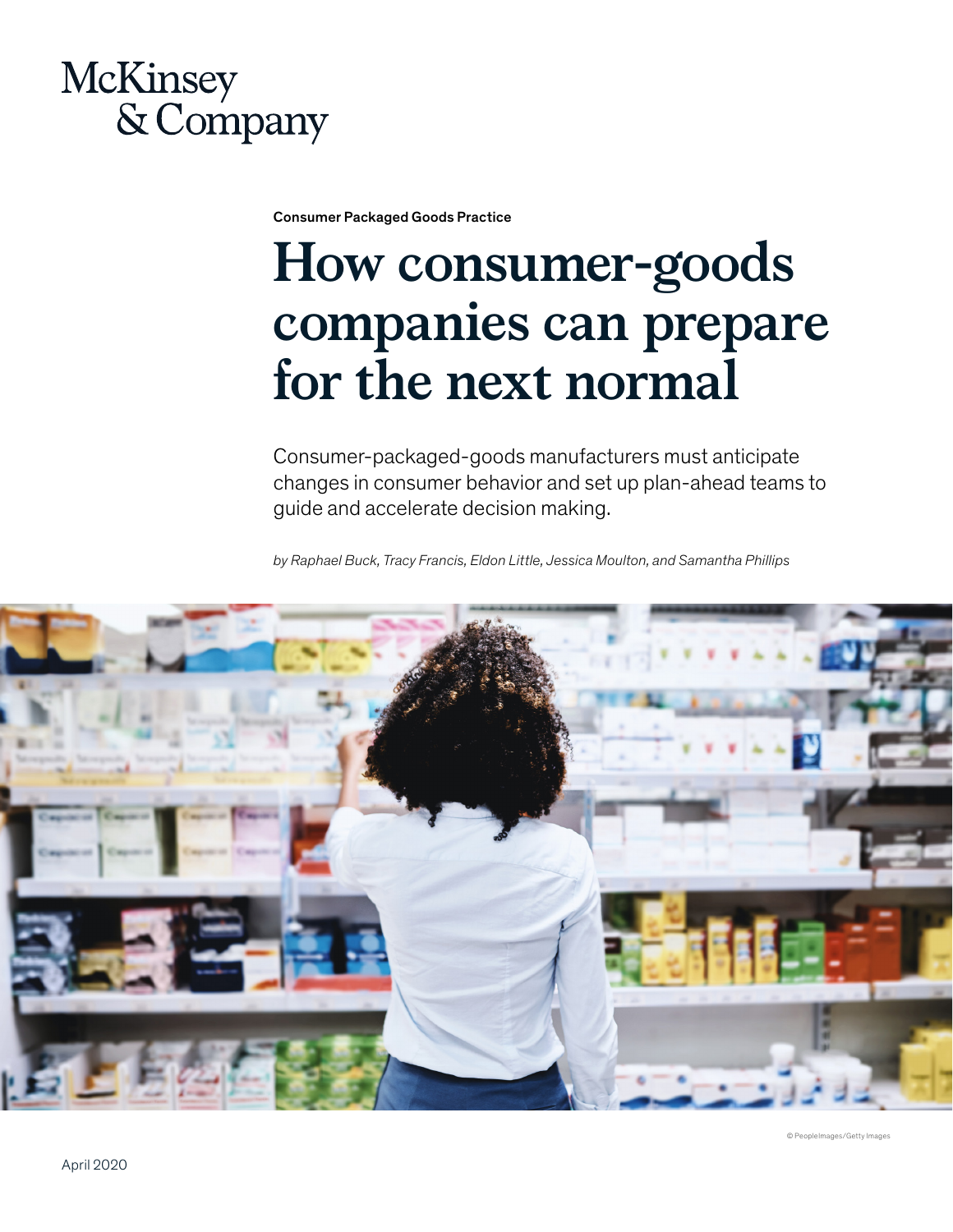As the coronavirus pandemic spreads across the globe, threatening both lives and livelihoods, consumer-packaged-goods (CPG) manufacturers continue to play an important role: producing essential items we all rely on for our health and wellbeing. CPG leaders have focused on meeting this demand while guarding the safety of employees and customers.

At the same time, forward-thinking CPG companies have begun to think about the "next normal"—what the world may look like after strong virus-control measures are lifted. The measures in place are expected to lead to the largest quarterly decline in economic activity since World War II. An unprecedented 40 to 50 percent decline in discretionary spending will translate to a roughly 8 to 13 percent drop in GDP. (For our macroeconomic scenarios and latest insights, see McKinsey.com /coronavirus.) While many CPG companies have withstood the initial economic shock, all will need to prepare for the longer-lasting effects, including an erosion in consumer confidence that will drive recessionary behavior.

In this article, we describe five trends in the consumer and retail landscape that have emerged during the crisis and, we believe, will persist in the aftermath. We then recommend the creation of a plan-ahead team to equip CPG companies for whatever the next normal may turn out to be.

# **Consumer trends and channel shifts**

We map four horizons of the crisis and beyond (Exhibit 1). At the time of this writing, most countries around the world—with notable exceptions in Asia are still navigating the crisis. The questions many are now grappling with include: What will the next normal look like? And how long will the intervening period of partial restrictions last?

It's increasingly clear that the intervening period will be lengthy. Consumers and retailers will need to adjust to ongoing physical distancing and travel restrictions. Outlets and venues where physical distancing cannot be achieved will be among the last to reopen.

Current sentiment, the trends we are seeing in Asia, and lessons from the last recession lead us to anticipate at least five behaviors to "stick" through the prolonged recovery and the next normal: increased price sensitivity, higher digital engagement, rise in attention to wellness and hygiene, "nesting" at home, and a redefinition of brand purpose. We also expect to see important channel shifts: a smaller food-service sector, retailer consolidation, the rise of value retailers, and Amazon's growth in grocery (a sector in which the e-commerce giant has historically had lower share).

#### Economic insecurity, leading to price sensitivity

Already, two-thirds of consumers are pessimistic or unsure about the pandemic's lasting effect (Exhibit 2). Despite their comparative optimism for economic recovery, 46 percent of US consumers and 28 percent of Chinese consumers said they plan to reduce spending in the coming weeks.<sup>1</sup> (For our latest surveys, see "Global surveys of consumer sentiment during the coronavirus crisis," on McKinsey.com.)

The 2008 recession is an imperfect analog to the COVID-19 crisis—which is more of a shock, with many governments introducing bold, unprecedented fiscal measures—but we believe it offers valuable lessons about how consumers behave under financial stress. That recession had a lasting effect on consumer confidence, which didn't return to prerecession levels until 2011 in Germany, 2014 in the United Kingdom and the United States, and 2017 in China.<sup>2</sup> Consumers reduced their spending in several ways:

— *Refocusing on home occasions.* Many consumers spent less outside the home; 55 percent of Germans and 63 percent of Americans said they ate out less.3

<sup>&</sup>lt;sup>1</sup> McKinsey Consumer Sentiment Survey in China and United States, March 30 to April 6, 2020.

<sup>2</sup> Consumer Confidence Index, OECD, oecd-ilibrary.org.

<sup>3</sup> McKinsey US Consumer Sentiment Survey, February 2009; McKinsey Global Institute Europe Consumer Insights Survey, December 2008.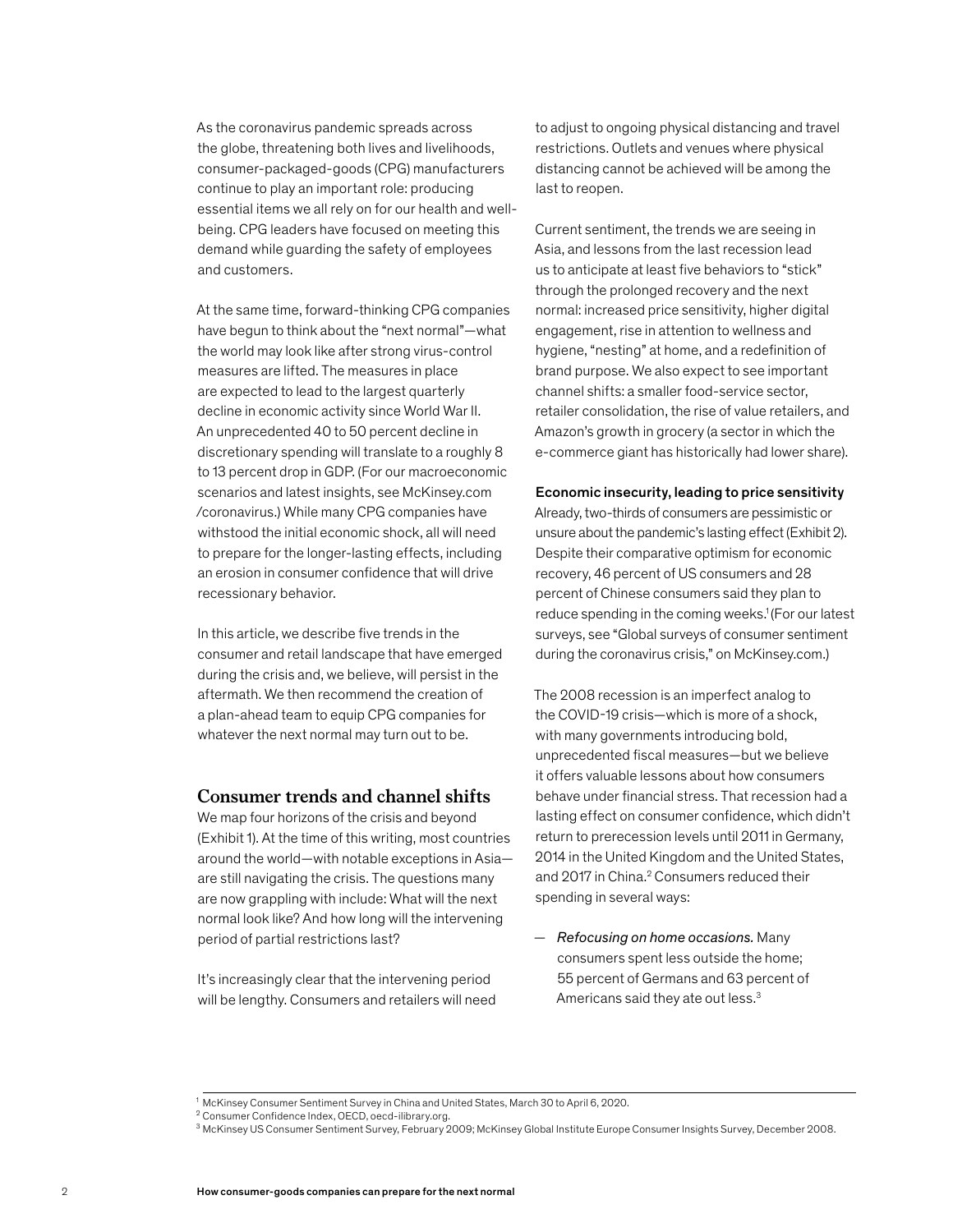# Exhibit 1

| Horizon                | Preparing for the crisis                                                | Navigating the crisis                                                                                                                                                                      | Coming out<br>of the crisis                                                                                                                                          | Managing the<br>next normal                                                                                                                                                       |
|------------------------|-------------------------------------------------------------------------|--------------------------------------------------------------------------------------------------------------------------------------------------------------------------------------------|----------------------------------------------------------------------------------------------------------------------------------------------------------------------|-----------------------------------------------------------------------------------------------------------------------------------------------------------------------------------|
|                        |                                                                         |                                                                                                                                                                                            |                                                                                                                                                                      |                                                                                                                                                                                   |
|                        | <b>Safeguard lives</b><br>Case count                                    |                                                                                                                                                                                            |                                                                                                                                                                      |                                                                                                                                                                                   |
|                        |                                                                         |                                                                                                                                                                                            |                                                                                                                                                                      |                                                                                                                                                                                   |
|                        | <b>Safeguard livelihoods</b><br><b>GDP</b>                              | $-8\%$ to $-13\%$<br>economic shock                                                                                                                                                        |                                                                                                                                                                      |                                                                                                                                                                                   |
|                        |                                                                         |                                                                                                                                                                                            |                                                                                                                                                                      |                                                                                                                                                                                   |
| Regulatory<br>measures | Closing down mass<br>gatherings and<br>food service                     | Closure of all<br>nonessential retail;<br>stay-at-home and<br>distancing rules                                                                                                             | Staggered easing of<br>social distancing by risk<br>group and reopening of<br>retail with "safe stores"                                                              | Most likely full opening<br>with risk of repeated<br>measures if the virus<br>recurs                                                                                              |
| Consumer<br>shifts     | • Pantry loading of<br>packaged goods<br>• Beginning to shift<br>online | • High demand for fresh<br>food and ingredients,<br>as well as continued<br>need for hygiene<br>• Big shift to online<br>grocery where<br>available<br>• E-commerce only<br>for nongrocery | • Lower spending, more<br>saving<br>• Cautious return<br>to retail with high<br>hygiene and distancing<br>expectations<br>• Continued increase in<br>online ordering | Potential consumer shifts:<br>• Price sensitivity<br>• Higher digital<br>engagement<br>• Attention to wellness<br>and hygiene<br>• "Nesting" at home<br>• Redefinition of purpose |

# **Most markets—with exceptions in Asia—are navigating the crisis.**

Source: McKinsey analysis, in partnership with Oxford Economics

- *Cutting back on nonessentials.* Two-thirds of US shoppers said they cut back on high-end luxury goods; one-third cut back on cosmetics.4
- *Deal seeking.* Shoppers became increasingly promotion conscious. In the United Kingdom, the percentage of products sold on discount climbed from 26 percent in 2002–06 to 36 percent in 2011.5
- *Trading down.* Consumers switched to cheaper brands or private labels. UK private-label sales

increased by 10 percentage points from 2008 to 2010.<sup>6</sup>

— *Shifting channels.* Many consumers began shopping at value retailers. Discounters now account for 10 percent of grocery sales in the UK market, up from 3 percent in 2006.7

#### A seismic shift in digital engagement

Physical-distancing rules have increased consumption of online media and significantly accelerated e-commerce, particularly in markets

<sup>4</sup> McKinsey US Consumer Sentiment Survey, February 2009.

<sup>5</sup> *State of the nation 2012: A review of UK consumers and the grocery industry in 2011*, Nielsen, 2012; National Consumer Panel data on total purchasing.

<sup>6</sup> Euromonitor International data from 2008 to 2010.

<sup>7</sup> Euromonitor International data from 2006 to 2018.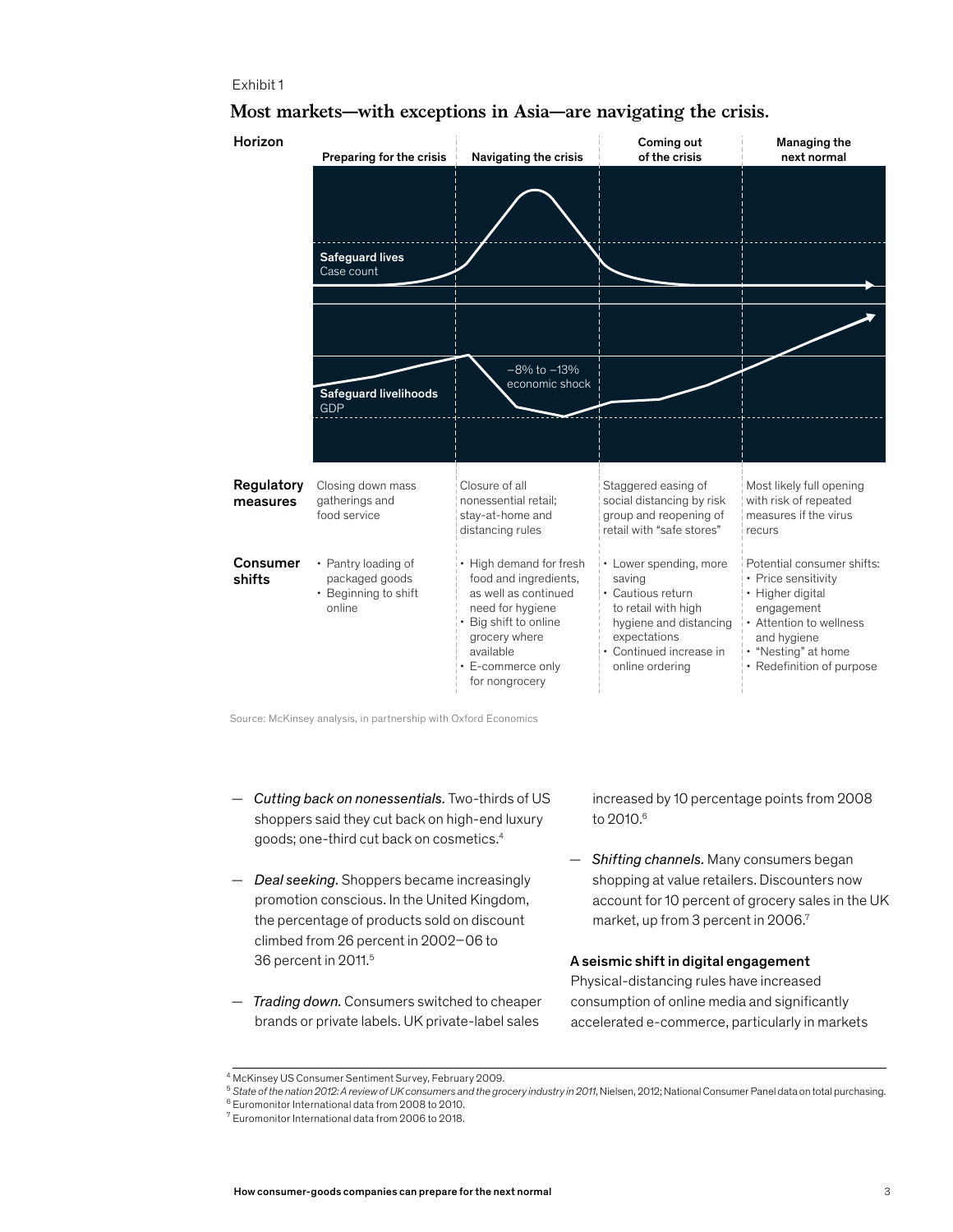#### Exhibit 2

# **In most markets navigating the crisis, the majority of consumers are pessimistic or unsure about the economic recovery.**



Confidence in own country's recovery in after-COVID-19 economy,<sup>1</sup>% of respondents

Note: Figures may not sum to 100%, because of rounding.

<sup>1</sup> Question: How is your overall confidence level on economic conditions after the COVID-19 situation?

Source: McKinsey COVID-19 Consumer Pulse Survey, 2020; Brazil (March 28–30) n = 1,311; China (April 1–4) n = 1,048 including Hubei province; France (April 2–5) n = 1,003; Germany (April 2–5) n = 1,002; India (April 3–6) n = 582; Italy (April 2–5) n = 1,005; South Africa (March 24–26) n = 535; South Korea (April 3–6) n = 600; Spain (April 2–5) n = 1,003; UK (April 2–5) n = 1,000; US (March 30– April 5) n=1,119

that already had a head start. In the United Kingdom, for example, where online's share of grocery shopping was 7 percent before the crisis, grocers are furiously increasing capacity to meet demand: the three largest grocers have added more than 500,000 new delivery slots—an increase of more than 30 percent.8 For many discretionary categories, e-commerce has become *the* channel as stores have closed.

We expect this channel shift to endure to some extent, especially in countries where retailers had enough preexisting capability to offer a positive online experience. Early lessons from China suggest that three to six percentage points of online market share will be "sticky,"<sup>9</sup> driven by older generations newly comfortable with digital channels and by new consumer segments who have overcome barriers

to trial (such as account setup). Also, in the medium term, we expect shoppers to prefer the "safe" experience of shopping online to the prospect of shopping in crowded stores.

Amazon is likely to build momentum in fresh food and packaged goods, especially in markets where the major grocers lack e-commerce "legs." In the month leading up to March 14—even before governments issued shelter-in-place guidance— Amazon US saw year-on-year growth of 41 percent in household goods, 25 percent in health products, and 23 percent in groceries.<sup>10</sup>

#### Rise in attention to wellness and hygiene

The wellness trend has endured—and even gained strength—during the outbreak. "Healthy eating" has remained the highest priority of food shoppers

<sup>8</sup> Globaldata 2019 Food & Grocery; press searches.

<sup>&</sup>lt;sup>9</sup> McKinsey Consumer Sentiment Survey in China (mobile), February 2020.

<sup>10</sup> Stackline data from February 15 to March 14, 2020.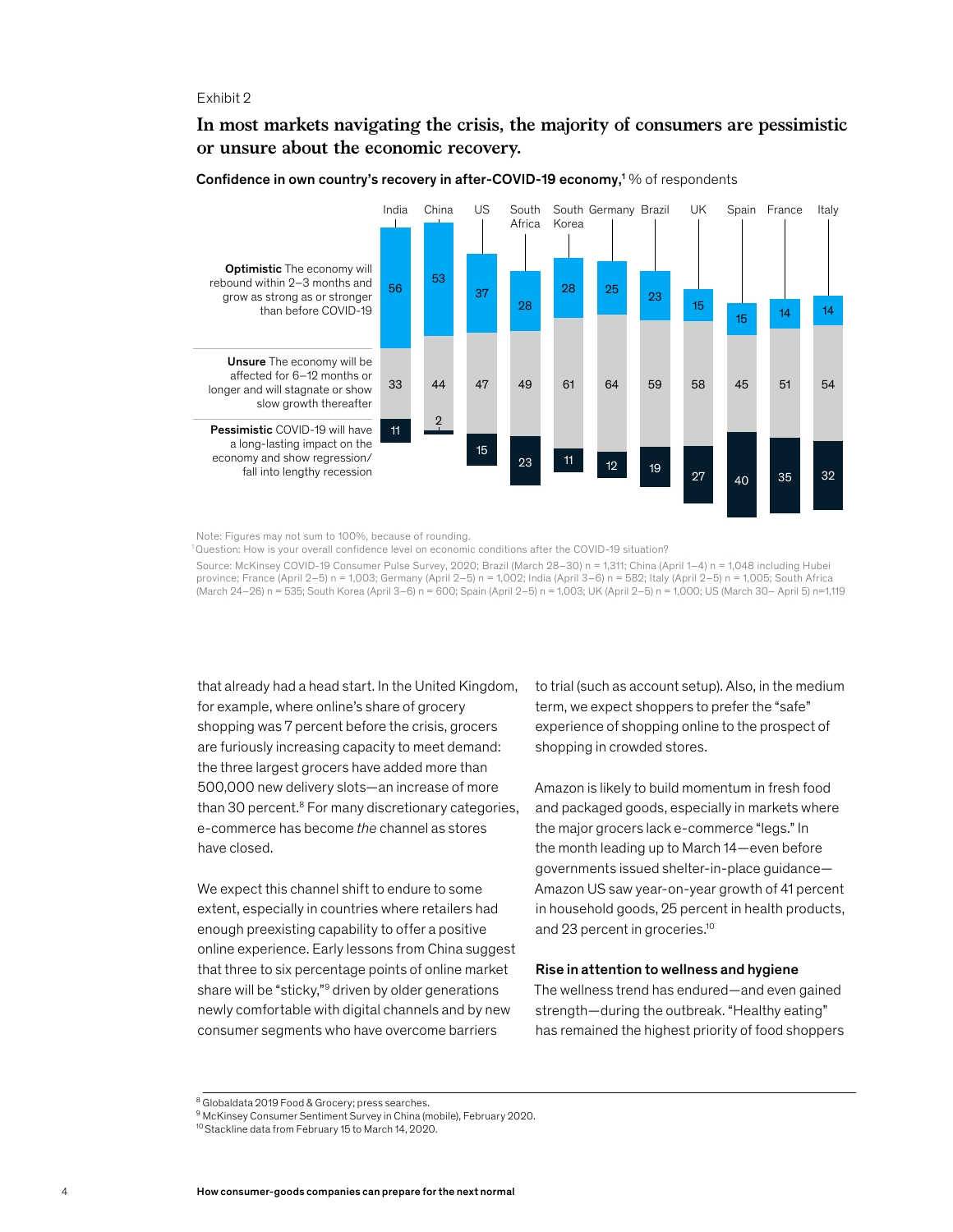across Europe: net sentiment (positive responses less negative) was 55 percent, rising to 82 percent in Italy.11 Consumers are also investing in at-home exercise: in Germany and the United Kingdom, Amazon's fitness-equipment sales spiked by approximately 60 percent each week in March.12

We expect this upward trajectory to continue into the next normal. Hygiene will become a core element of wellness. The speed of the virus's spread has highlighted the level of connectedness in society—and the associated risk. Brands should consider the implications for their strategy and communications (for instance, reassessing manufacturing processes and packaging, as well as emphasizing health and cleanliness in marketing messages). The battle to eradicate COVID-19 will be a long one, and CPG manufacturers will need to prove their safety and trust credentials.

#### Nesting at home

Staying in is the new going out. Once restrictions are lifted, we expect consumers to continue spending more time at home, driven by a desire to save money, persistent safety concerns, and a newfound pleasure in nesting. Through the crisis period, many have invested in upgrading their homes and gardens or bought equipment for new hobbies and routines. Next to groceries, the category that saw the highest growth in US e-commerce in recent weeks has been breadmakers (652 percent growth). Other nonessentials, such as weight-training gear (307 percent), computer monitors (179 percent), and craft kits (117 percent) also made the top-100 list.<sup>13</sup>

#### Redefinition of purpose

Large CPG companies have prioritized crisisrelated communications (such as announcements of new safety protocols and charitable donations). Digital-native brands have nimbly connected with their social-media communities about how they're helping people affected by COVID-19. Consumers may expect companies to continue this heightened emphasis on social responsibility after the crisis ends. In the previous recession, more than 75 percent of consumers agreed that "corporations should operate in a way that aligns with society's interests, even if that means sacrificing shareholder value."14 That said, brands must be careful to strike the right tone. During this pandemic, 77 percent of consumers said they appreciate CPG companies communicating how their brands can be helpful in daily life, but an almost equal percentage said brands shouldn't "exploit" COVID-19 as a commercial opportunity.15

It will be essential for companies to balance existing focus areas with emerging consumer concerns. Sustainability, for instance, continues to be important to consumers in many markets (60 percent of UK consumers cited it as a top consideration when food shopping).16 Yet consumers who have become more price sensitive or more concerned about hygiene may favor singleuse packaging.17

CPG companies should examine the potential impact of these trends on the categories in which they play. Besides these, we are also monitoring two other trends, whose longevity is less clear: deurbanization and big-brand growth. With cities becoming COVID-19 epicenters, urbanites may move to the suburbs, or cities could see a significant reduction in traffic as people stay local. Big brands may benefit over the longer term, as retailers' current focus on high-volume SKUs will change the consumer decision set. (In the United States, for instance, large and midsize brands captured 60 percent of recent growth, compared with only 20 percent in previous years).

#### Channel shifts

These consumer trends will have channel implications, each of which will have varying impact on different countries and categories.

<sup>11</sup> McKinsey Consumer Sentiment Survey in France, Germany, Italy, Spain, and United Kingdom, March 27 to March 29, 2020.

<sup>&</sup>lt;sup>12</sup> Stackline data for month leading up to March 28, 2020.

<sup>&</sup>lt;sup>13</sup> Stackline data on United States for March 2020 versus March 2019.

<sup>&</sup>lt;sup>14</sup> 2011 Edelman Trust Barometer, Daniel J. Edelman Holdings, August 30, 2011, edelman.com.

<sup>15 &</sup>quot;Brands in a pandemic world: Insights from Kantar's COVID-19 Barometer," WARC, March 27, 2020, warc.com.

<sup>16</sup> McKinsey UK Consumer Survey 2020 (part of *The Rise of Conscious Eating*, forthcoming summer 2020).

<sup>17</sup> Nielsen and McKinsey analysis of the last three weeks of March 2020 versus 2015–18.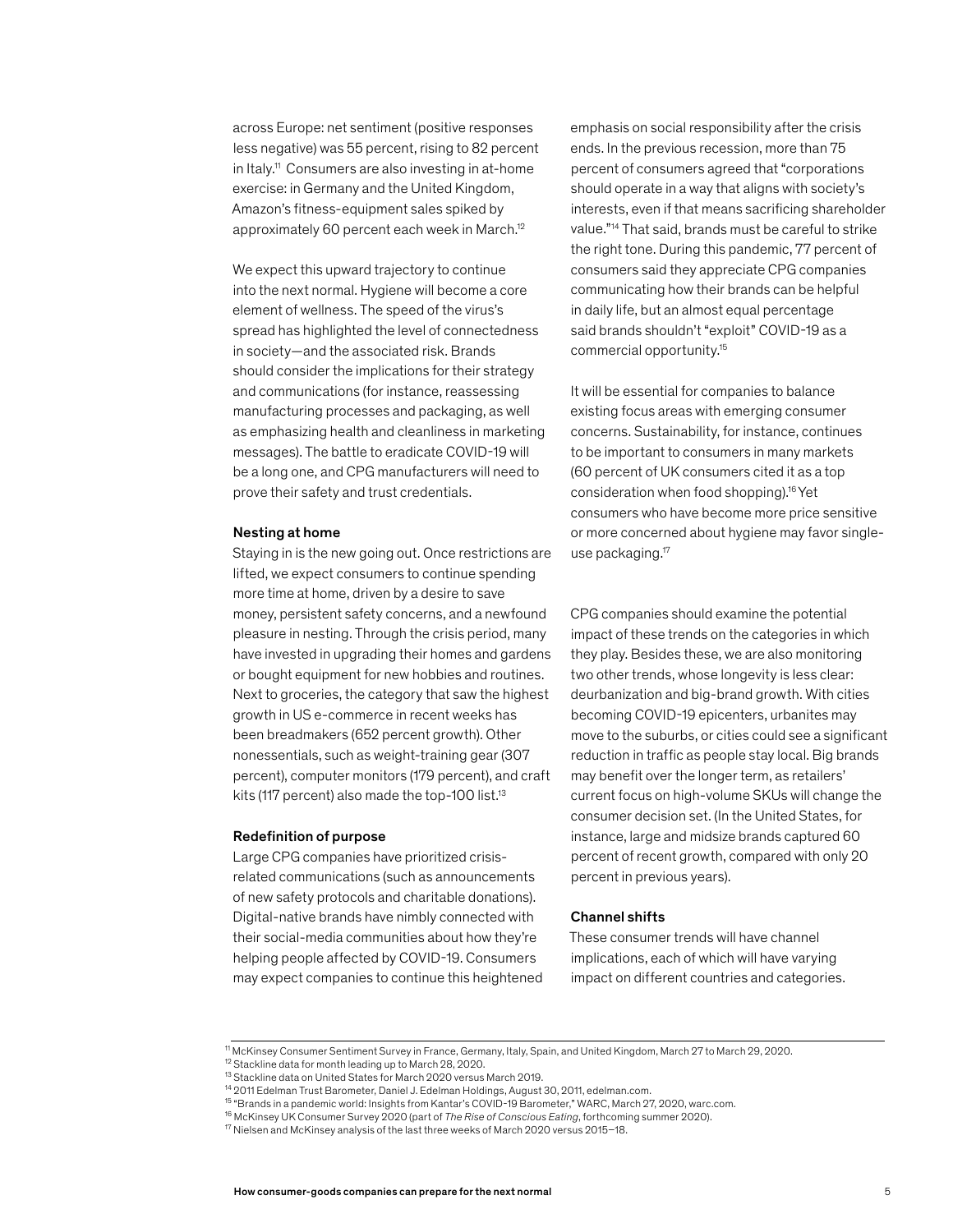Most significantly, food-service operators particularly independents—will experience substantial contraction and consolidation as a result of physical-distancing restrictions and the recessionary environment. Food-service closures have accounted for 10 to 20 percent grocery growth in Western markets; when the food-service sector reopens, we expect a few percentage points to remain in grocery.

We also expect to see significant retailer consolidation, especially in sectors that were less well capitalized and struggling before the outbreak, such as small US quick-service restaurants. Some distributors will go out of business, creating route-to-market challenges for some CPG players, especially in the fragmented trade.

Amazon and other e-marketplaces were already growing by 25 percent a year from 2013 to 201818 but had previously struggled with the supply-chain complexity of fresh food and the economics of delivering CPG products. During the crisis, however, these players are likely to capture an outsize share of core grocery.

In offline grocery, discounters and other value retailers will benefit from the downturn, as they did in 2009. Major grocers will rationalize their assortments based on learnings during the crisis. They will also likely invest more in neighborhood proximity formats: in China, for instance, convenience-store sales were 8 percent higher in March than in January.19 And grocers will ask CPG companies for support in making the economics of e-commerce work.

# **Getting ahead of the next phase**

By now, most CPG companies have well-established crisis-response teams monitoring the situation and reacting accordingly. Preparing for the next normal, however, calls for a distinct working group:

a plan-ahead team tasked with planning across multiple time horizons. As our colleagues explain in a recent article, "Getting ahead of the next stage of the coronavirus crisis," the plan-ahead team should work through five frames: a realistic starting position, scenarios, a broad direction of travel, strategic moves, and trigger points.20 In the remainder of this article, we discuss CPG-specific considerations for each of these frames.

#### 1. Gain a realistic view of your starting position

The plan-ahead team should review the company's financial assumptions, ongoing initiatives, and strategic choices, and sort them into three buckets: "still about right," "wrong," and "unsure." CPG companies should reevaluate their 2020 growth expectations and key drivers, including the markets, categories, and customers that will deliver growth; the role of planned product launches and campaigns in light of store closures and recessionary pressure; and the allocation of resources, including talent. This exercise will clarify your starting point and provide a clear picture of the challenges you need to address.

# 2. Develop scenarios for multiple versions of your future

Scenario planning for the next normal is a daunting task, with many macroeconomic possibilities, vast differences in markets (and even regions or cities), and only an early view of the consumption implications. "Bound the uncertainty" by considering at least four discrete scenarios—each covering country, category, and channel outcomes underpinned by clearly stated assumptions about containment measures and financial aid.

# 3. Establish your posture and broad direction of travel

After a detailed scenario-planning exercise, it may seem odd to make macro choices—but they help to align companies on the direction of travel. CPG companies might consider their stances on the following:

<sup>&</sup>lt;sup>18</sup> Data for 2013 to 2018 from analyst reports, Euromonitor International, Kantar, Planet Retail, and S&P Capital IQ.

<sup>19</sup> MIYA payment data for the four weeks after March 8, 2020, versus the four weeks before January 29, 2020.

 $^{20}$  Yuval Atsmon, Chris Bradley, Martin Hirt, Mihir Mysore, Nicholas Northcote, Sven Smit, and Robert Uhlaner, "Getting ahead of the next stage of the coronavirus crisis," April 2020, McKinsey.com.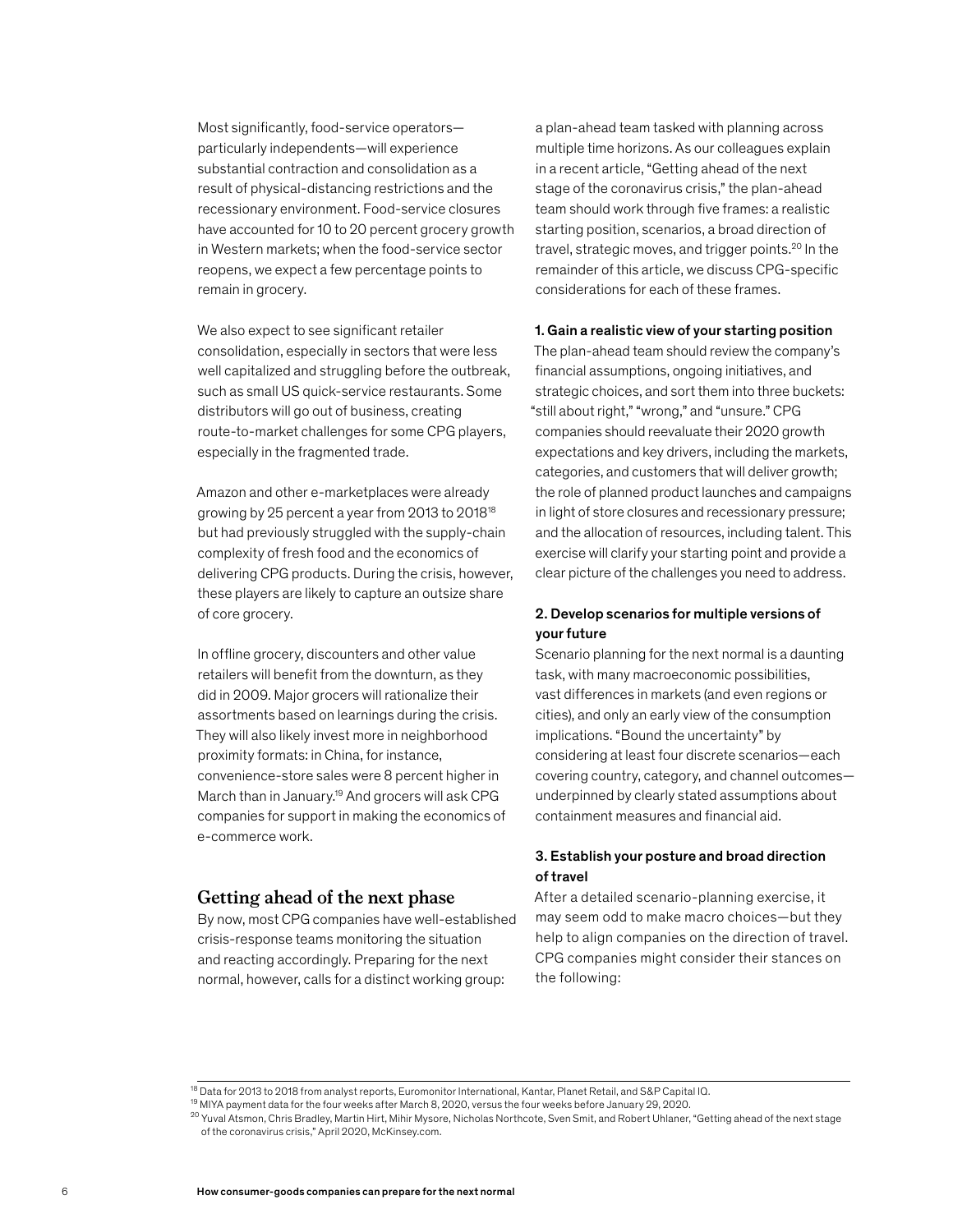# **With customer decision journeys encompassing more digital touchpoints and increasing in complexity, shoppers will expect CPG companies to have a consistent presence online and offline.**

- *Global business.* Will you focus on your previous priority growth markets or review your segmentation based on new behaviors and economic outlook?
- *Portfolio.* Will you continue to prioritize at-home essentials or invest in rebuilding demand for products that consumers largely held off buying?
- *Value proposition.* Will you reposition premium offerings or prioritize cheaper brands?
- *Discretionary categories.* Is your primary aim to restart operations and manage your bottom line, or will you invest—for example, in marketing or direct to consumer (DTC)—to capture share?
- *Essential categories.* Will you focus on traditional retail partners or on growth channels, such as e-marketplaces?
- *Challenger brands.* Will you wait to bounce back or create a marketing and promotional growth plan?

Think about how to align your operating model with these stances and about which new "muscles" you might have to build. Establishing your posture and broad direction of travel will help you decide on strategic moves.

# 4. Determine actions and strategic moves that are robust across scenarios

The plan-ahead team can then draft and pressuretest action plans for each scenario. CPG players

have a range of commercial, operational, and strategic areas to cover.

Accelerate e-commerce and digital marketing The specific actions will depend partly on your posture and business model, but all CPG companies should deepen their relationships with third-party e-commerce partners and work with them in new ways, such as category captaincy, deeper data exchange, or shared warehousing. At the same time, avoid overreliance on the e-marketplace giants—strengthen your relationships with second-tier e-tailers and owned e-commerce (such as DTC websites, owned marketplaces or ecosystems, or partnerships in which you control your brand presence and own the consumer relationships and data.)

With customer decision journeys encompassing more digital touchpoints and increasing in complexity, shoppers will expect CPG companies to have a consistent presence online and offline. Capturing and managing data will be essential and can help deliver precision marketing at lower cost. Finally, despite the uncertainty, consider actively recruiting otherwise hard-to-come-by digital talent.

# Revisit your channel strategy and customer segmentation

In light of the aforementioned retail dynamics, reset your channel strategy around both the enduring global trends and smaller, local shifts. This will in turn require a review of your customer-segmentation strategy and growth targets, and an understanding of the capabilities you may need for new partnerships. Rebase overall investment across tiers as needed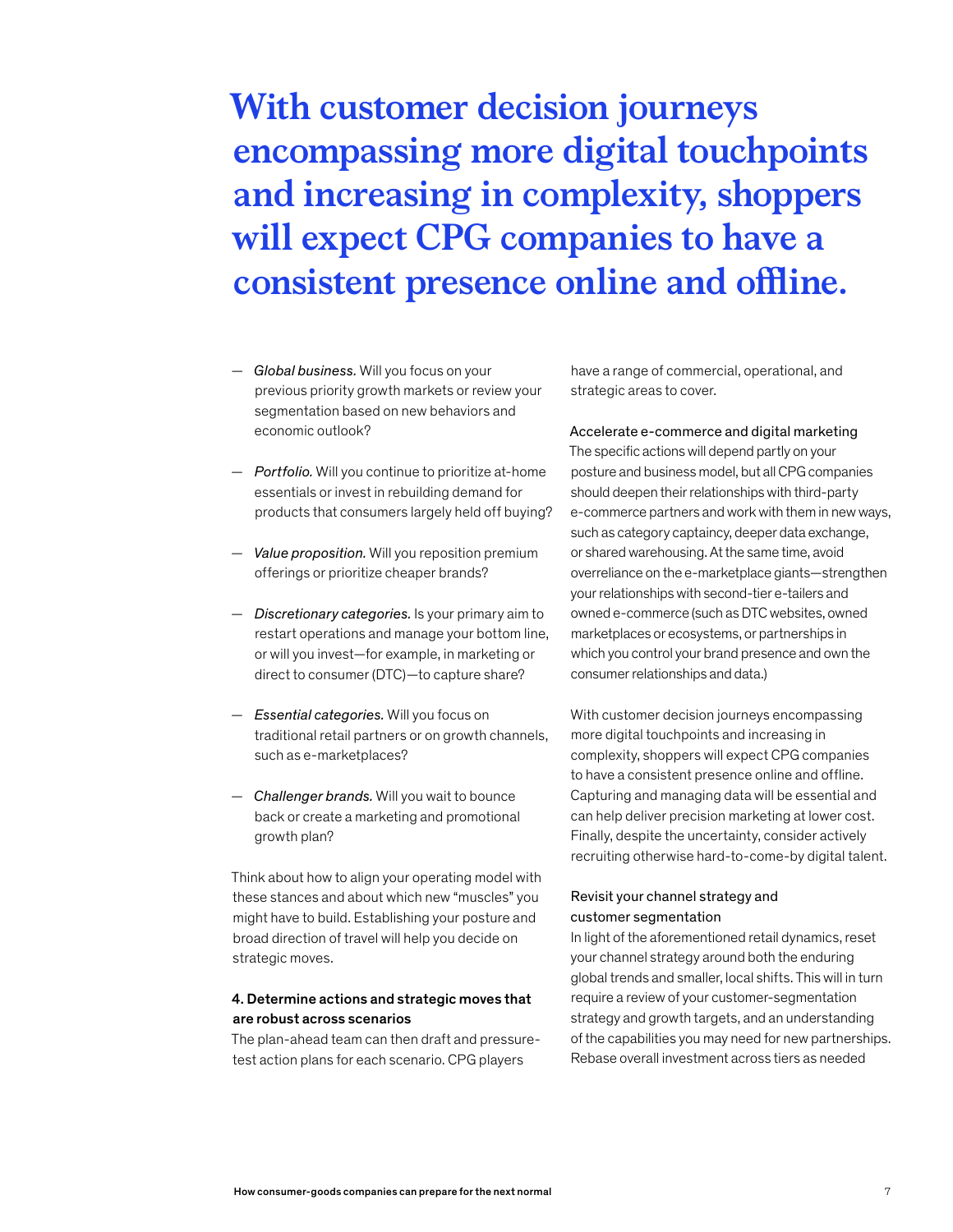and build up new priority customers with stronger ways-of-working agreements. Decide how you'll manage the trade spend you'd previously allocated to now-lower-priority customers, while maintaining those relationships and your fair share of sales. Also, decide how you'll support the return of food service, if it's important to your mix—especially in the difficult period immediately after lockdowns are lifted.

#### Revise assortment and pricing

After the crisis, retailers are likely to want to reevaluate their category vision and assortment, which could be good news for CPG companies that play in multiple categories and price tiers. To prepare action plans, know your category consumer better than anyone else: test ranging and new promotional mechanics, revisit insights from the previous recession, and, later, supplement in-store learnings with primary consumer and shopper research to understand postcrisis perspectives.

Reprioritize your portfolio based on shifts in consumer and customer needs and on changes in sourcing and the supply chain. And get granular: one size will not fit all. Build shopper-, occasion-, channel-, and customer-specific plans.

#### Strengthen your purpose orientation

A company's actions during times of crisis are written into its history and make a lasting impression on consumers. To lead with purpose, understand your stakeholders' needs and review the trade-offs in addressing them. Think about how to bring your greatest strength or "superpower" to bear, perhaps more creatively than before.

Communicate frequently and clearly, but you don't need to have all the answers—you can crowdsource ideas and involve your employees. Your jointly created purpose can then be a source of energy and renewal. Finally, use purpose as a filter for your action plans. If they don't stack up against your values, identity, and legacy, look for alternatives.

#### Build a resilient supply chain

While the immediate need during this crisis is an operational supply chain, the next focus will be to build a smarter, more flexible, and, especially, more resilient one. Heads of operations and CIOs should review the strategy, footprint, assets, processes, and tools along the entire supply chain. They will have to decide whether efficiency and centralized footprints remain the answer to manage future risk. They will also need to determine whether legacy infrastructure and systems should be upgraded to autonomous end-to-end planning systems or to a combination of advanced analytics and endto-end visualization solutions, for better complexity management.

Embed new ways of working based on lessons from the crisis. Complement monthly sales and operations planning (S&OP) cycles with weekly control towers, which help balance service, cost, and cash (that is, inventory). Last year's sales and traditional forecasts will be less valuable, so dial up planning across sales and operations and jointly make decisions about demand—for example, is a huge order a true uptick in demand, a one-time effect of new ranging, or the same demand pulled forward a week? For priority customers, shortterm solutions (such as connected inventory or simplified routes from factory to store) could be leveraged on a more regular basis to manage new demand levels.

### Define the next level of productivity

Any short- to medium-term falloff in spending (resulting, for example, from store closures and

# **A company's actions during times of crisis are written into its history and make a lasting impression on consumers.**